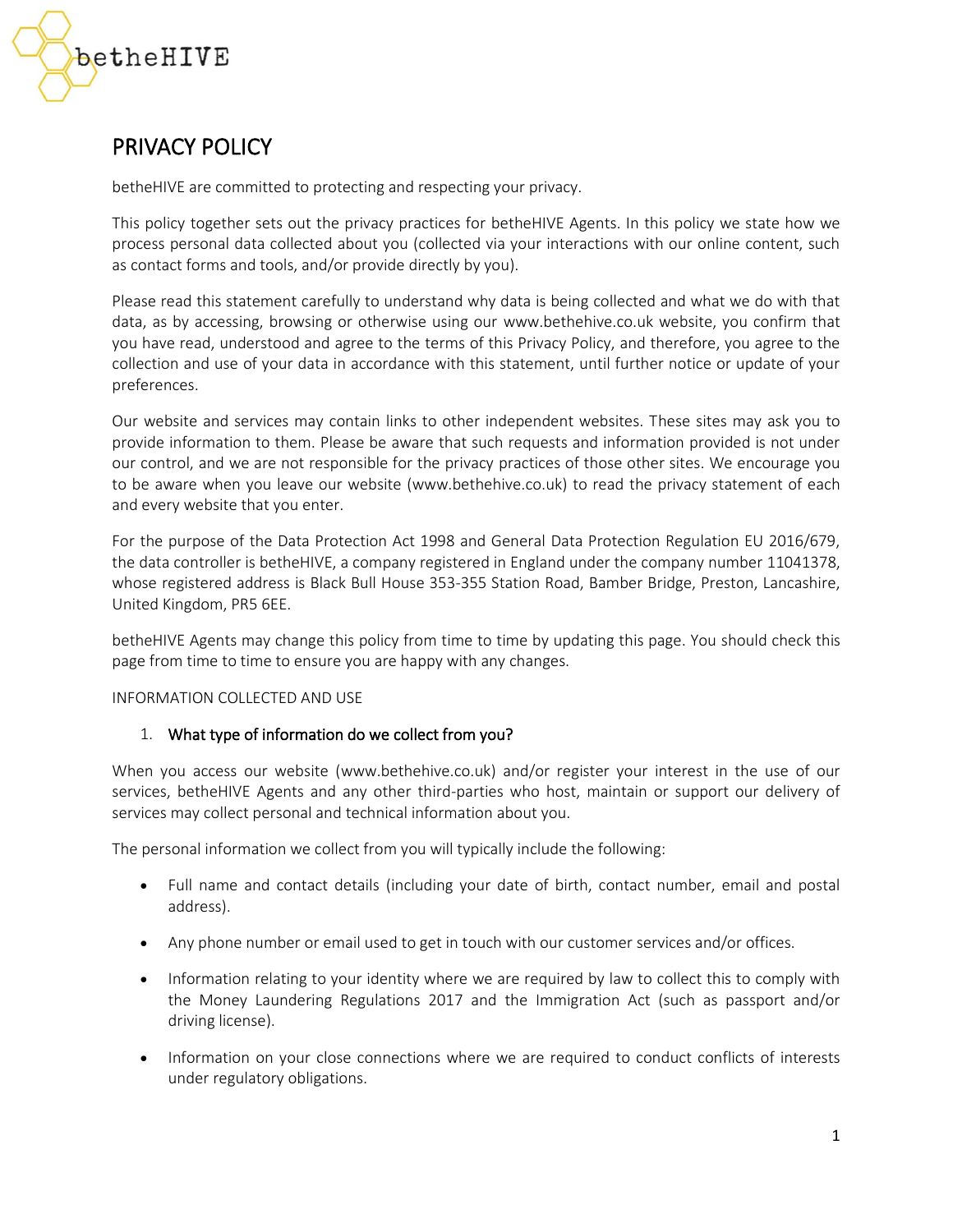

- Your banking details where required such as where you are letting a property or, where renting, to set up an approved tenancy deposit account for you and arrange for rental payments.
- Information on any access requirements you have necessary to enable us to find suitable properties for you, which may consist of special category personal data comprising details of any disability or other health information about you.
- Details about your areas of interest where we wish to send you marketing information about similar products and/or services.

Where we need to collect personal data by law (for example, to meet our obligations to prevent fraud and money laundering) or under the terms of a contract we have with you, and you fail to provide that data when requested, we may not be able to a) perform the existing contract and/or services as requested, b) enter in a contract and/or services as requested. In this case, we may have to cancel a contract or service you have with us, but we will notify you if this is the case at the time.

# 2. On what basis can we process your information?

The legal grounds under data protection legislation for processing your personal data are as follows:

- It is necessary for the performance of a contract to which you are a party, or to take steps prior to entering into a contract with you, for us to provide you with our products and services;
- You have given us explicit consent to the processing of your personal data for one or more specific purposes, namely 1) where you have given us consent to receive electronic marketing by us and/or 2) to process your Special Category Personal Data described above. You do not need to provide us with marketing consent in order to receive our services;
- It is necessary for the purposes of our legitimate interests, except where our interests are overridden by the interests, rights or freedoms of affected individuals (such as you). To determine this, we shall consider a number of factors, such as what you were told at the time you provided your data, what your expectations are about the processing of the data, the nature of the data, and the impact of the processing on you. Our legitimate interests include processing necessary to improve and to promote our services and product and to better understand our customers' interests and knowledge of the property market and to administer the technical aspects of our service and products;
- Where we need to comply with a legal obligation; or in rare circumstances;
- Where we need to protect your interests (or someone else's interests); and/or
- Where it is needed in the public interest or for official purposes.

#### 3. What are we going to do with your information?

We will hold and use personal information about you in the following ways:

- To fulfil our obligations to you when providing you with our property services;
- To share your information with others where necessary to fulfil our property services for you or where acting as agent for a third party on your behalf;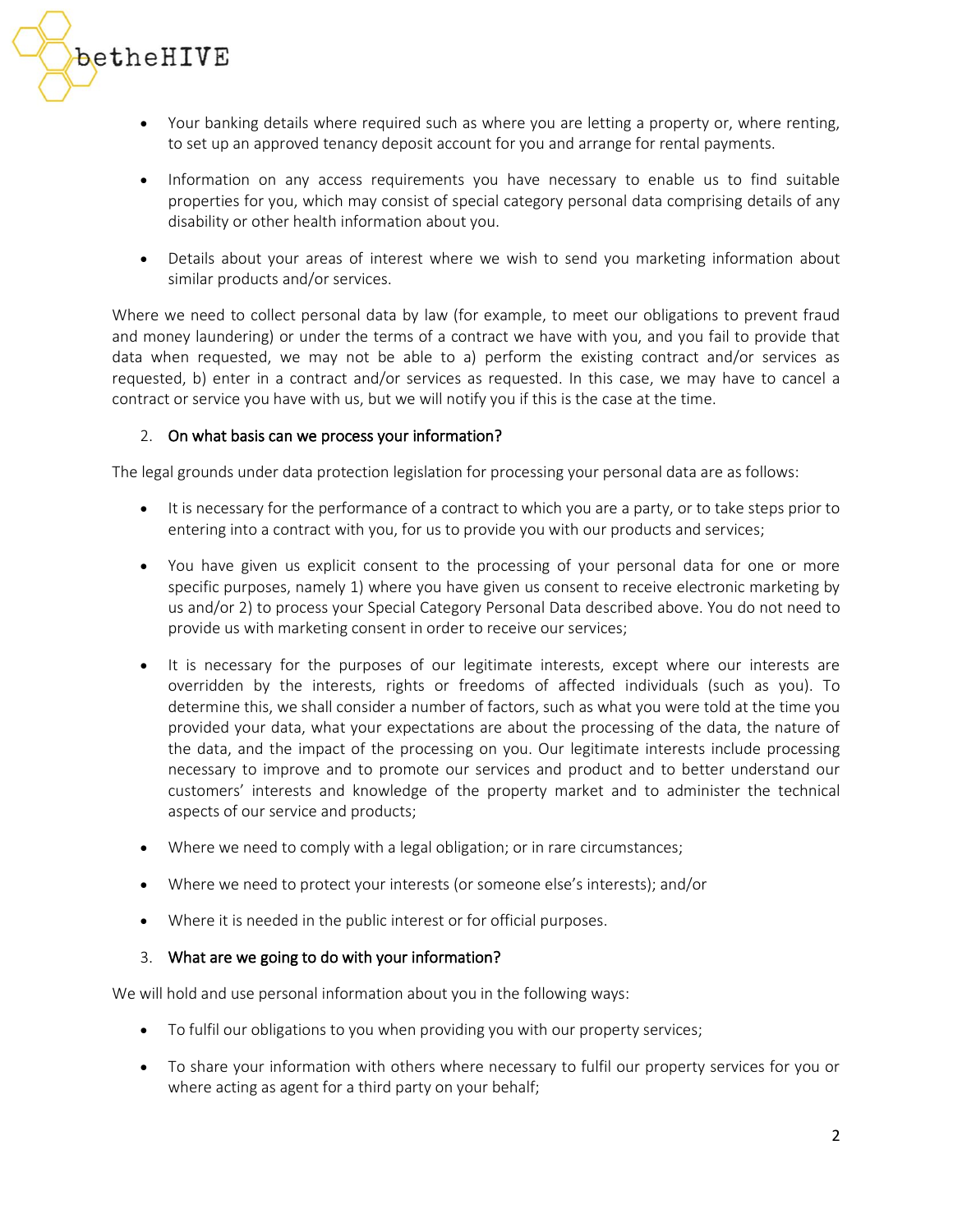

- To comply with our statutory and regulatory obligations, including verifying your identity, prevention of fraud and money laundering and to assess your credit worthiness;
- Communicate with you during the course of providing our services, for example with your enquiries and requests;
- Statistical purposes so we can analyse figures to help us manage our business and plan strategically for the future;
- To provide you, or to enable third parties to provide you, with information about goods or services we feel may interest you: where you have provided permission for us to do so or, if you are an existing customer where we choose to contact you by electronic means (including newsletter and email) with information about our own goods and services similar to those which you have already obtained from us or negotiated to obtain from us (for those marketing messages you can unsubscribe at any time);
- Track your use of our service, including your navigation of our website in order to improve the website performance and user experience;
- To ensure that content from our website is presented in the most effective manner for you and for your device;
- To notify you about changes to our service.

## 4. How long do we keep your data for?

We will retain your personal data for different periods depending on the service you have chosen to use us for, which may be a longer period than that for which we need to hold your data to provide those services, i.e. where we are under regulatory or statutory duties to hold your data for a longer period or need to retain it in the event of a legal claim or complaint.

#### 5. Who do we share your information with?

We will pass your details to the following organisations (our "data processors") who carry out certain activities on our behalf as part of us providing our services: payment service providers, property management agents, credit reference and fraud prevention agencies, support service providers, advertising networks services, email marketing services, financial services, business partners, subcontractors, services, etc.

We will also pass your details where necessary to your property solicitors and those of the other party to your transaction. We will also disclose your personal information to third parties:

- In the event that we sell or buy any business or assets, in which case we will disclose your personal data to the prospective seller or buyer of such business or assets.
- If our company or substantially all of our assets are acquired by a third party, in which case personal data held by us about our customers will be one of the transferred assets.
- If we are under a duty to disclose or share your personal data in order to comply with any legal or regulatory obligation, or to protect the rights, property, or safety of our company, our customers,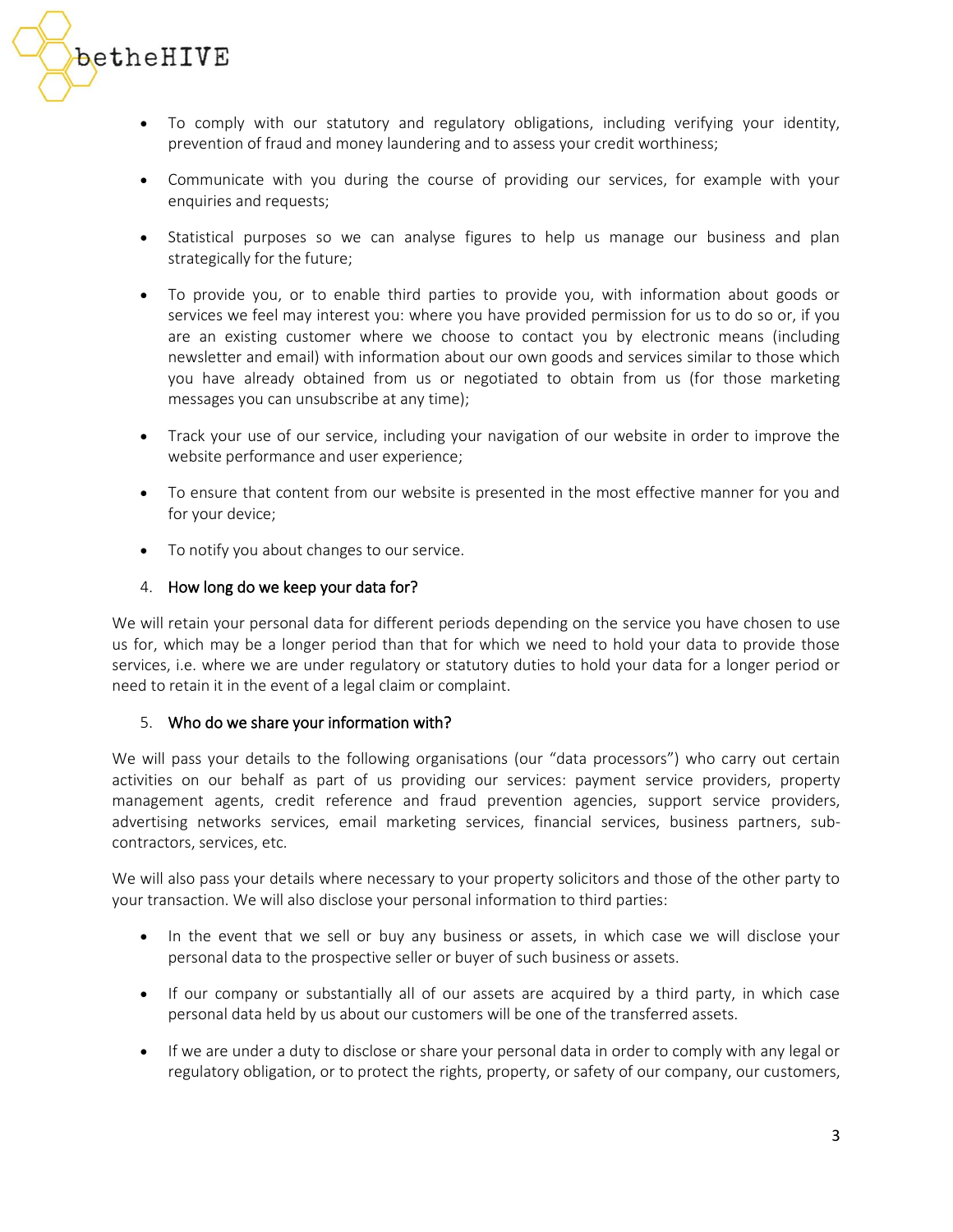

or others. This includes exchanging information with other companies and organisations for the purposes of fraud protection and credit risk reduction.

We will not share your information with third parties for marketing purposes without first obtaining your prior consent.

**SECURITY** 

#### 6. Is your data secure?

We are committed to ensuring that your information is secure. Your data is held on secure servers within the European Economic Area ("EEA") with all the necessary technological and operation measures put in place to safeguard it from unauthorised access. Where possible any identifiable information will be encrypted or minimised.

Whereas cases of your data being held out of the EEA, we have taken all the necessary steps to ensure that the data processor is aware of the General Data Protection Regulation EU 2016/679 to ensure compliance with our obligations under these regulations, to keep personal data up to date and secure.

#### 7. Usernames and passwords

If we have given you a username and password which enables you to access certain parts of your data on our systems, you are responsible for keeping it confidential. Please do not share it with anyone.

#### 8. Unauthorised access to personal data

The data that we collect from you may be stored and processed by staff operating inside and outside the EEA, who work for us or for one of our suppliers. Such staff may be engaged in the fulfilment of the contract and/or services to you. James Anderson Estate Agents has taken all the necessary steps to ensure that your data is treated securely and in accordance with this policy and the new General Data Protection Regulation EU 2016/679.

We undertake business and website audits which enable us to further develop our strict procedures and security features to prevent unauthorised access.

YOUR RIGHTS

#### 9. How to access and update your information?

You have a right to request a copy of the personal information we hold about you, known as a data subject access request. You also have the right to request that information we hold about you which may be incorrect, or which has been changed since you first told us, to be updated or removed. These requests are free of charge and can be requested through emailing [rent@bethehive.co.uk](mailto:rent@bethehive.co.uk) or sending a written request to Unit 21, Momentum Place, Bamber Bridge, Preston, PR5 6EF.

#### 10. How to request erasure of your data

You can ask us to delete or remove personal data where there is no good reason for us continuing to process it. You also have the right to ask us to delete or remove your personal data where you have successfully exercised your right to object to processing (see below), where you have withdrawn consent for us to process it (as explained below), where we may have processed your information unlawfully or where we are required to erase your personal data to comply with local law. Note, however, that we may